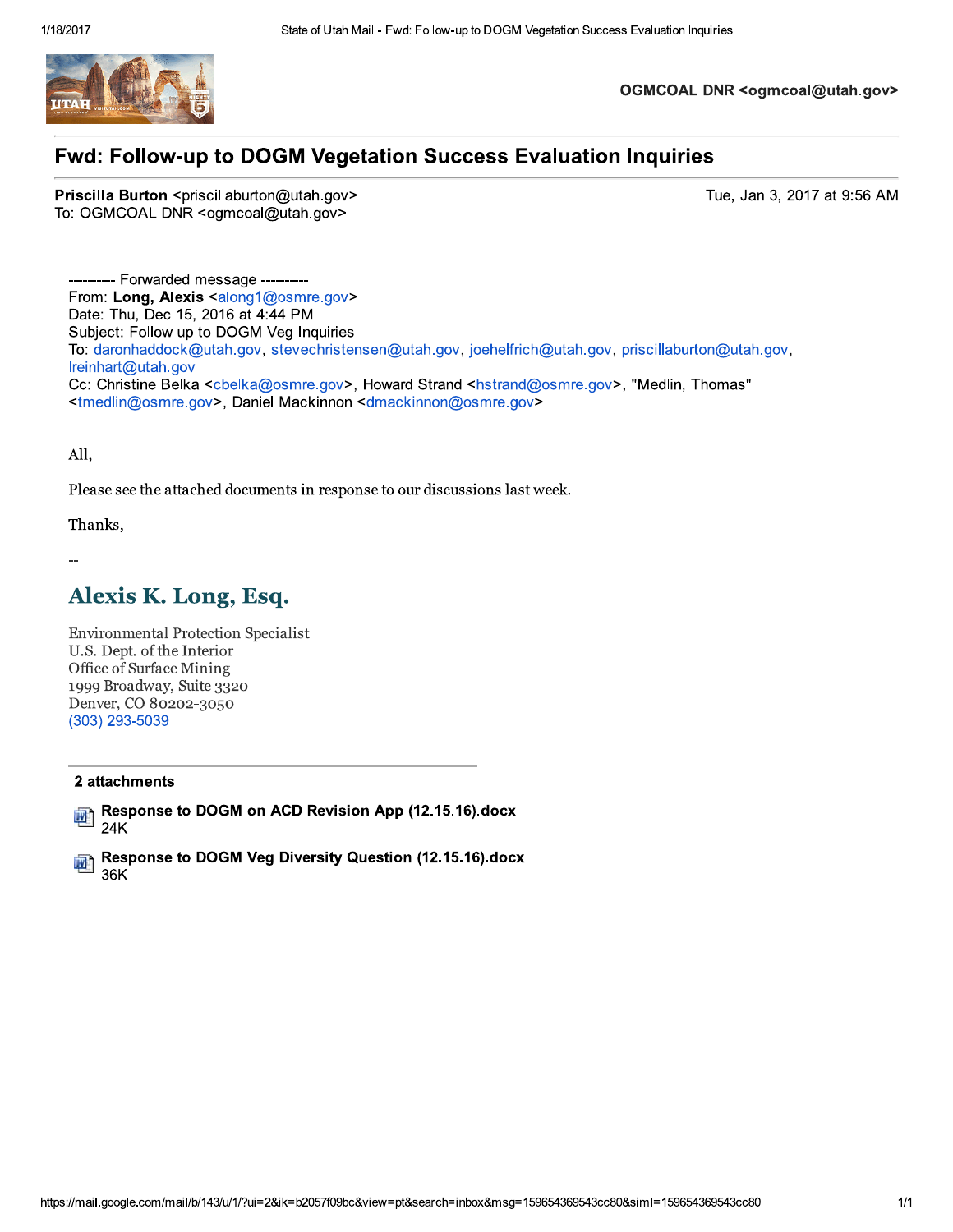#### Response to ACD Revision Inquiries

Alton Coal Development, LLC (ACD) recently submitted a permit revision application to the Utah Division of Oil Gas and Mining (DOGM), proposing to: (1) delete the Diversity column from Page 3-53 (revegetation success standards table), (2) alter living cover and production levels for areas that exhibited Pinyon-Juniper vegetation communities prior to mining, and (3) employ the MacArthur's Diversity Index to determine the diversity of vegetative cover. DOGM has asked the Office of Surface Mining Reclamation and Enforcement (OSMRE) to comment on the adequacy of ACD's proposed permit revisions. Each change is discussed below.

## 1. Deleting the Diversity Column, page 3-53

Vegetation diversity is a success standard which must be judged prior to final bond release. Under the Utah program, this requirement is found at Utah Code Ann.  $\S$  40-10-17(2)(s) and R645-301-353.110. Implementation of the diversity requirement is discussed in the 1992 and 2009 versions of the Vegetation Information Guidelines (VIG). By deleting the diversity column from the revegetation success standards table, ACD removes DOGM's ability to judge species diversity as a success standard at final bond release.

Requisite diversity levels should be set based upon the approved postmining land use (PMLU) and local conditions including climate, soils, topography, etc. Under DOGM's 1992 and 2009 VIG, cover by species / diversity are evaluated prior to disturbance and incorporated into revegetation success standards. Target diversity levels are therefore either established through use of a reference area after demonstrating that the reference area is statistically similar to the proposed disturbance area (where the reference area also represents the target vegetation community in reclamation), or through range conditions or baseline data collection within the area to be disturbed.

The purpose of setting revegetation success criteria is to establish the reclamation goals which a permittee must achieve in order to demonstrate that the reclaimed land is capable of supporting the approved PMLU and should be released from bond. Removing diversity standards contravenes the programmatic requirement to judge the diversity of vegetative cover as appropriate per the approved PMLU and local conditions. Removing diversity success standards from ACD's permit also contravenes DOGM's internal guidance document. Both the 1992 and 2009 versions of the VIG indicate that diversity will be characterized and used as a success standard. DFB recommends disapproval of ACD's request to remove vegetation diversity success standards.

## 2. Revising Living Cover and Production Levels

## Total Living Cover

Purple text indicates proposed changes in the total living cover revegetation success standard; however, no strike-out text is available to see the existing numbers (presumed to be "Pinyon-Juniper reference area"). A footnote indicates that the proposed total living cover value of 49.75% was derived from the Pinyon-Juniper and Sagebrush-grass reference areas.

Reclamation success standards must be set based, in part, on demonstrating capability of supporting the approved PMLU. When applying for a permit, each permit applicant must provide premining land use information including a description of the land condition and capability. The permit applicant must also describe the PMLU(s) and how it/they will be achieved. Bond liability includes the actions a permittee must take under the permit including completion of the reclamation plan so that the land will be capable of supporting the approved PMLU. *See* R645-301-820.351. PMLU performance standards require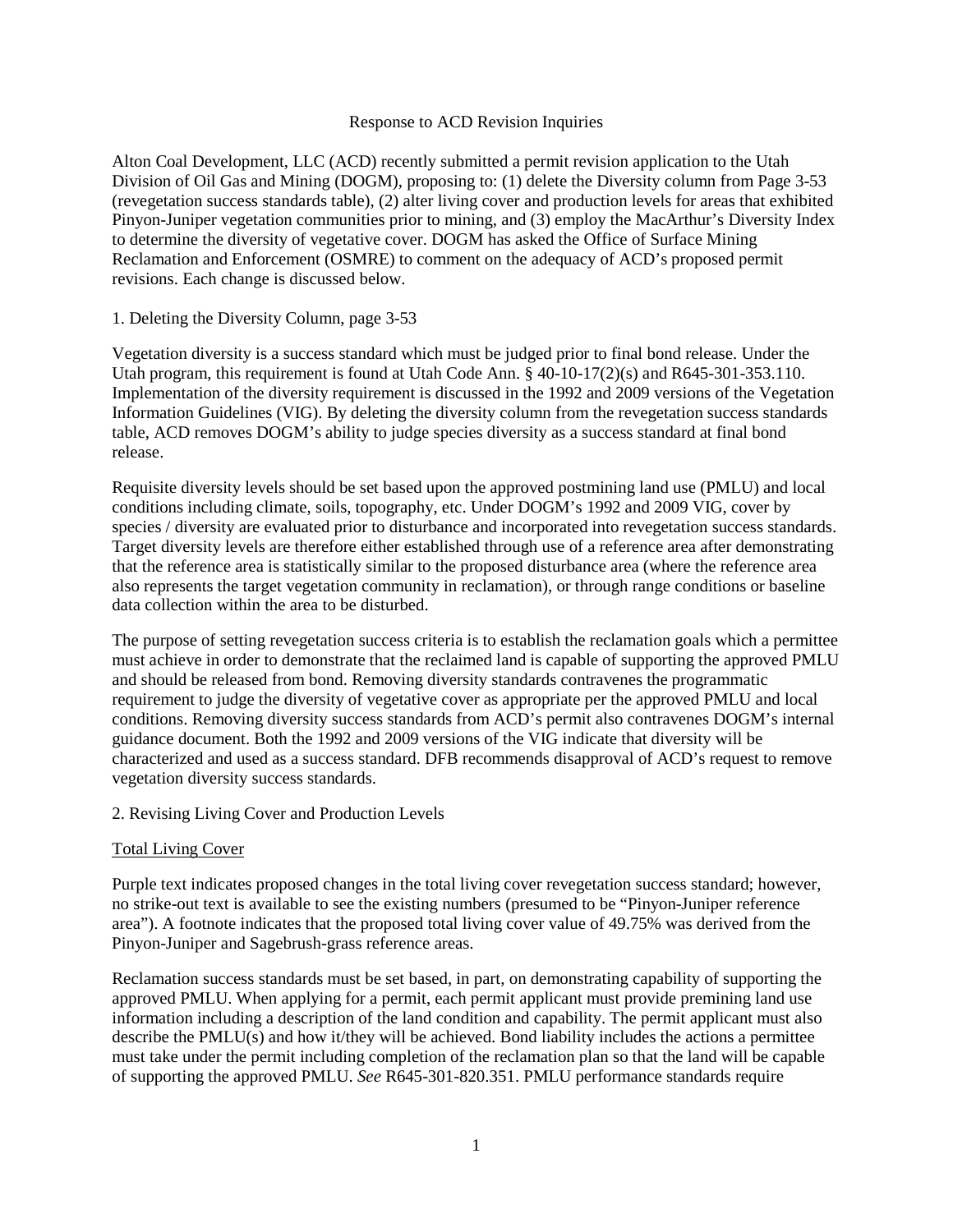disturbed lands to be restored to conditions the lands were capable of supporting prior to disturbance *or higher or better uses. See* R645-301-413.100 through .120.

ACD's permit is somewhat unclear because the Revegetation Success Standards and Postmining Land Use table categorizes disturbed lands based upon the premining vegetative community. Approved PMLUs are identified via footnote. Reference areas were approved based upon premining vegetation communities even where the postmining vegetation community differs from the premining state. Where higher or better uses have been approved, such as domestic grazing on lands that were previously Pinyon-Juniper woodland, comparing reestablished vegetation to an approximation of the land's premining vegetative community is not an accurate measure of success in that it does not evaluate the land's capability of supporting the approved PMLU. However, premining land capability should inform postmining land capability.

ACD is proposing a total living cover success standard based upon an average of the cover data collected within reference areas representing the premining Pinyon-Juniper community and a Sagebrush-grass vegetation community. This is an overall improvement from setting vegetation cover success criteria solely upon the premining Pinyon-Juniper community because the Sagebrush-grass reference area more closely represents the species to be seeded under the reclamation plan in support of the PMLU of domestic grazing and wildlife habitat.

Because the established vegetative cover is programmatically required to be at least equal to the natural vegetation that existed prior to mining, basing revegetation cover success criteria on a combination of premining and postmining conditions would not represent a grievous error. However, it would also not be the most robust measure of whether the land is capable of supporting the approved PMLU. For this reason, DFB recommends that ACD's permit language be revised to clarify that the revegetation cover success criteria be based solely on the land's capability to support the higher and better PMLU of domestic grazing and wildlife habitat in order to alleviate the potential for confusion at the time of bond release or failure to function in the approved PMLU after bond release is granted.

## Production

Purple text indicates a proposed change in the production success standard. The current value is not included, so the change is not clear (presumed to be "Pinyon-Juniper reference area"). The proposed revision indicates a production standard of 700 lbs/acre "as recommended by DOGM biologists and soil scientist."

Biomass production is a measure of the amount of ground cover and kind of plant species to be established based upon the capacity of soil to support vegetative growth. Production levels may be set by technical standard or through use of an appropriate reference area. Because different plant life forms (trees, shrubs, forbs, and grasses) will grow and produce biomass at different rates, reference areas are best suited to situations where the target vegetative communities include the same life forms as are found within the reference area (e.g. do not compare production levels in a grassland to those in a woodland).

Production levels should be set based upon the capacity of the soil to support vegetative growth and the plant life forms to be established on reclaimed lands. Without more information pertaining to how the 700 lbs/acre number was derived and soils data for the disturbance area, it is not possible to draw conclusions on the technical adequacy of the proposed revision.

#### 3. MacArthur's Diversity Index

ACD proposes to add text under 353.110 of its approved permit indicating the "MacArthur's Diversity Index will be used to determine diversity." The MacArthur's Diversity Index is mentioned in the 2009 VIG under Baseline Data methods of establishing revegetation success standards but is not incorporated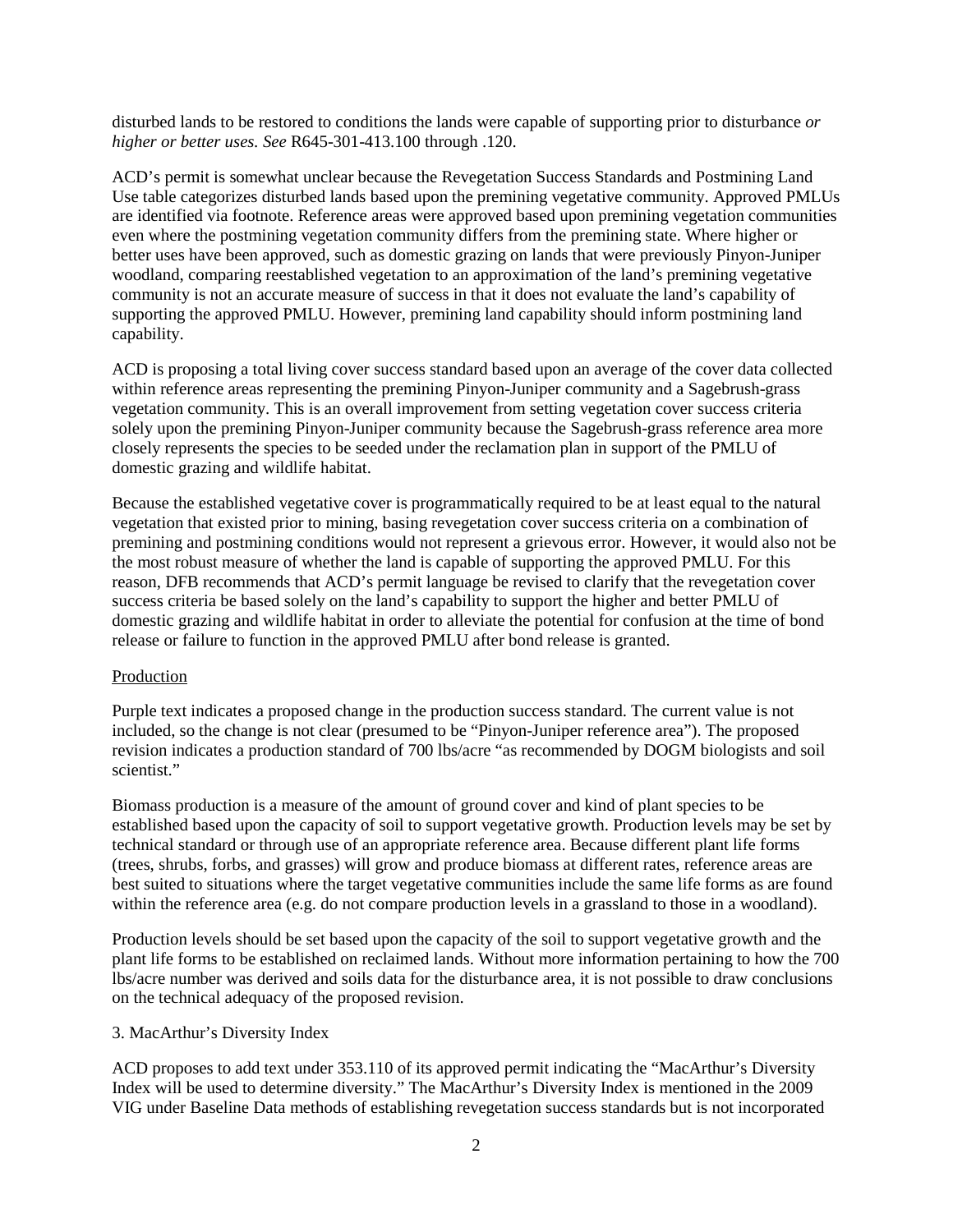into Appendix B, Acceptable Similarity / Diversity Indices. The 2009 version includes the Shannon's Diversity Index. DFB recommends use of indices approved in DOGM's internal guidance document.

The proposed language must be considered in conjunction with ACD's concurrent proposal to remove the diversity column from the revegetation success standards table on page 3-53. Characterizing the diversity of reestablished vegetation without a target diversity level would be a meaningless metric. It would not assist DOGM in making a determination of whether it should release bond because any level of species diversity would be acceptable so long as it were characterized using the stated index. Importantly, both the 1992 and 2009 versions of the Vegetation Information Guidelines require diversity characterizations to be used in setting success standards regardless of whether a reference area, Range / Ecological Site, or Baseline Data forms the basis of the success criteria.

DOGM should reconsider whether use of MacArthur's is appropriate and also ensure that the diversity index value obtained from the reclaimed vegetation community would be compared to some target value based on local conditions to judge the diversity of established vegetation prior to releasing performance bond.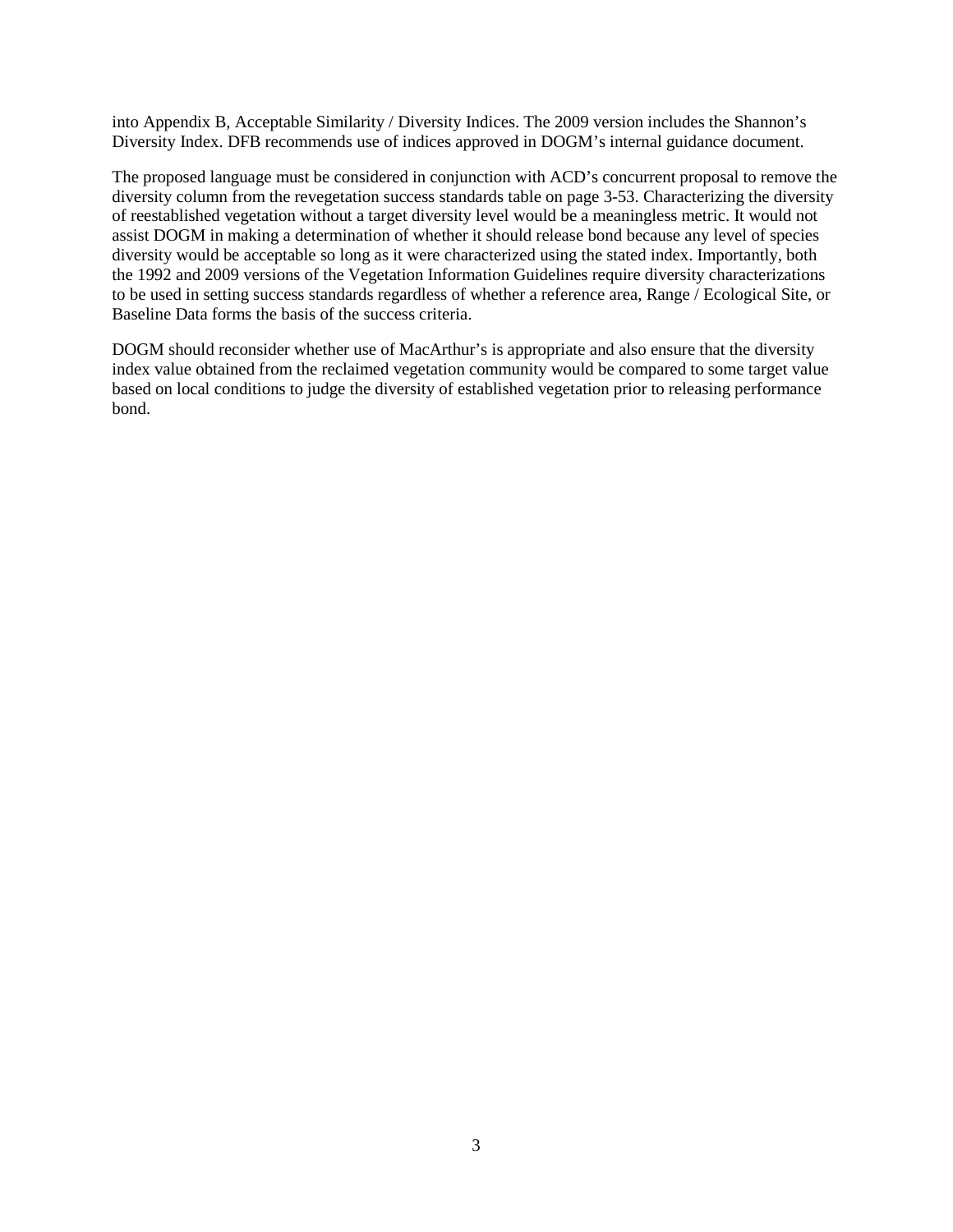## Response to DOGM Vegetation Diversity Inquiry

## **ISSUE**

During a teleconference held on December 5th, 2016, between the Division of Oil, Gas and Mining (DOGM) and the Office of Surface Mining Reclamation and Enforcement (OSMRE), a question was posed regarding how an operator must demonstrate that reestablished vegetative cover is *diverse*. Although establishing a vegetative cover that is diverse, effective, and permanent is a programmatic requirement, the Utah program does not explicitly require statistically valid sampling and analysis of vegetation species diversity.

#### **Background**

Establishing vegetative cover on reclaimed lands that is diverse, effective, and permanent is a statutory requirement under both SMCRA<sup>[1](#page-4-0)</sup> and the Utah Code<sup>[2](#page-4-1)</sup>. That (diverse, effective, and permanent) cover must be at least equal to the natural vegetation that existed pre-mining; however, species other than those that existed before disturbance can be used to achieve an approved postmining land use (PMLU).

Allowing species other than those that existed on-site prior to disturbance to be used in reclamation, even when the post mining vegetation community is the same as the premining community, is consistent with the statutory objective of restoring affected lands to equal or higher and better PMLU.

The applicable federal requirements for surface and underground mining are outlined in 30 C.F.R. § 816.111 and 30 C.F.R. § 817.111. The applicable state requirements for surface and underground mining are outlined in R645-301-353. The state regulations closely mirror counterpart federal regulation language. Both programs state that vegetative cover will be diverse, effective, and permanent; comprised of native species to the area or introduced species desirable and necessary to achieve the approved PMLU; at least equal in extent of cover to the natural vegetation of the area; and capable of stabilizing the soil surface from erosion.

Regarding species selection, both programs require species to be compatible with the PMLU; possess the same seasonal characteristics of growth as the original vegetation; capable of self-regeneration and plant succession; compatible with plant and animal species in the area; and meet requirements of state and federal poisonous, noxious, and introduced species laws. Specific exemptions are allowed for cropland PMLU.

Statistical demonstrations for revegetation success are outlined in 30 C.F.R. § 816.116 for surface mining and 30 C.F.R. § 817.116 for underground mining. Under Utah's approved program, analogous regulations outlining standards for revegetation success are found at R645-301-356. In addition, DOGM has developed a technical guidance document entitled "Vegetation Information Guidelines." This internal

## <span id="page-4-1"></span><sup>2</sup> **Utah Code Ann. § 40-10-17(2)(s)**

<span id="page-4-0"></span><sup>&</sup>lt;sup>1</sup> **SMCRA § 515(b)(19)** [30 U.S.C. § 1265(b)(19)] "establish on the regraded areas, and all other lands affected, a diverse, effective, and permanent vegetative cover of the same seasonal variety native to the area of land to be affected and capable of self-regeneration and plant succession at least equal in extent of cover to the natural vegetation of the area; except, that introduced species may be used in the revegetation process where desirable and necessary to achieve the approved postmining land use plan;

<sup>&</sup>quot;Establish on the regraded areas and all other lands affected, a diverse, effective, and permanent vegetative cover of the same seasonal variety native to the area of land to be affected and capable of self-regeneration and plant succession at least equal in extent of cover to the natural vegetation of the area; except that introduced species may be used in the revegetation process where desirable and necessary to achieve the approved postmining land use plan.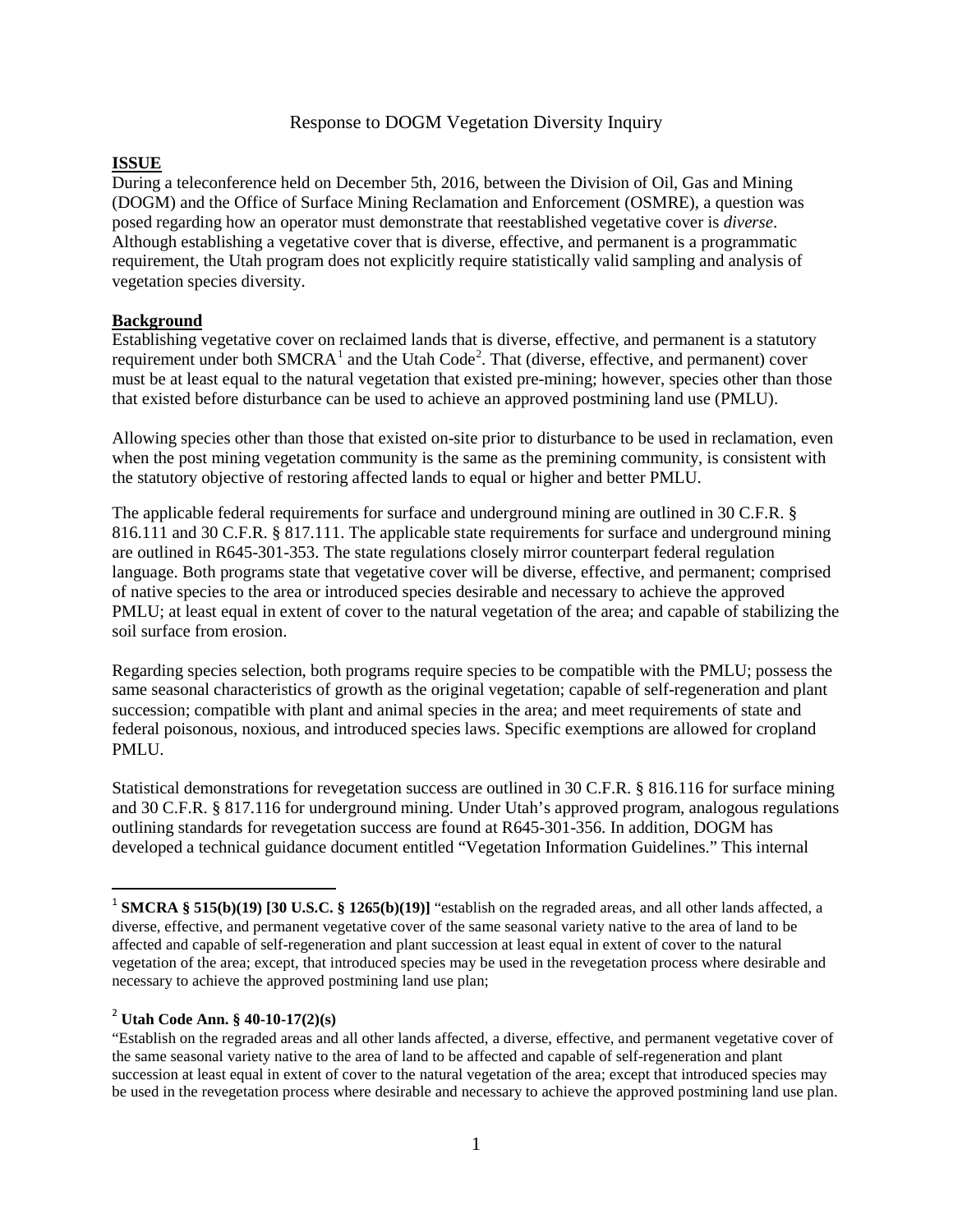guidance document includes acceptable sampling methods for vegetation studies under Appendix A and acceptable similarity / diversity indices under Appendix B. Both the federal and state programs explicitly require statistical demonstrations for cover, production, and/or woody stem density (a.k.a. tree and shrub density) depending upon the approved PMLU. Species diversity is treated as a subset of species cover which should be judged as appropriate under the approved PMLU.

## **Discussion**

In prior years, OSMRE has provided insight into the intent of SMCRA § 515(b)(19) in Proposed and Final Rule Notices for the implementing regulations at 30 C.F.R. §§ 816.111 and 817.111. In the 1982 Proposed Rule Notice, OSMRE defined "diverse" to mean

"[S]ufficiently varied amounts and types of vegetation to achieve ground cover and support the postmining land uses. The precise numbers required to achieve this diversity should be determined by regional climatic and soil conditions. However, the ultimate test will be the sufficiency of the plant communities to assure survival of adequate number and varieties to achieve the postmining land use and the required extent of ground cover. Diversity does not necessarily mean that every species or variety of premining grass, shrubs, or trees be reestablished in identical numbers and ratios after mining."

47 Fed. Reg. 12596; (Mar. 23, 1982).

In the Final Rule Notice for implementing regulations at 30 C.F.R. 816 and 817, OSMRE notes that

"The purpose of § 816.116(a) is to set a *general basis* for determining revegetation success. This statement includes the effectiveness of the vegetation for the approved postmining land use, extent of cover, and other requirements of § 816.111. *Diversity of vegetative cover is therefore a success standard since it is required by § 816.111(a)(1)* ."

48 Fed. Reg. 40140 (Sept. 2, 1983)(emphasis added).

OSMRE also discussed how species other than those found on the site prior to disturbance may be used to implement the reclamation plan, stating that "the new plant community is expected to contain species not found, or not found in identical numbers, on the site prior to mining. This interpretation of diversity is consistent with the statutory objective of restoring affected lands to higher and better postmining land uses.*"* 48 Fed. Reg. 40140 (Sept. 2, 1983). For this reason, evaluating the diversity of species against premining conditions is unlikely to be an effective measure of revegetation success when the target vegetation community differs from the pre-mining community. However, when the target vegetation community is the same as the pre-mining community, it would be appropriate to compare re-vegetated lands to the pre-mining state or a reference area that represents those conditions.

Importantly, SMCRA links the establishment of vegetative cover to the PMLU. Revegetation plans must be reviewed and approved with the goal of establishing cover that is diverse, effective and permanent, but also appropriate to achieve the PMLU. OSMRE states that

"Standards for success are approved models or measures by which the properties of vegetation on reclaimed areas are compared for the purpose of determining the degree of success. *The applicable properties to be tested will depend upon the postmining land use and the method of evaluation. Inherent in this concept is a statement of the minimum level or value that is acceptable for ending the period of operator responsibility and release of performance bonds*."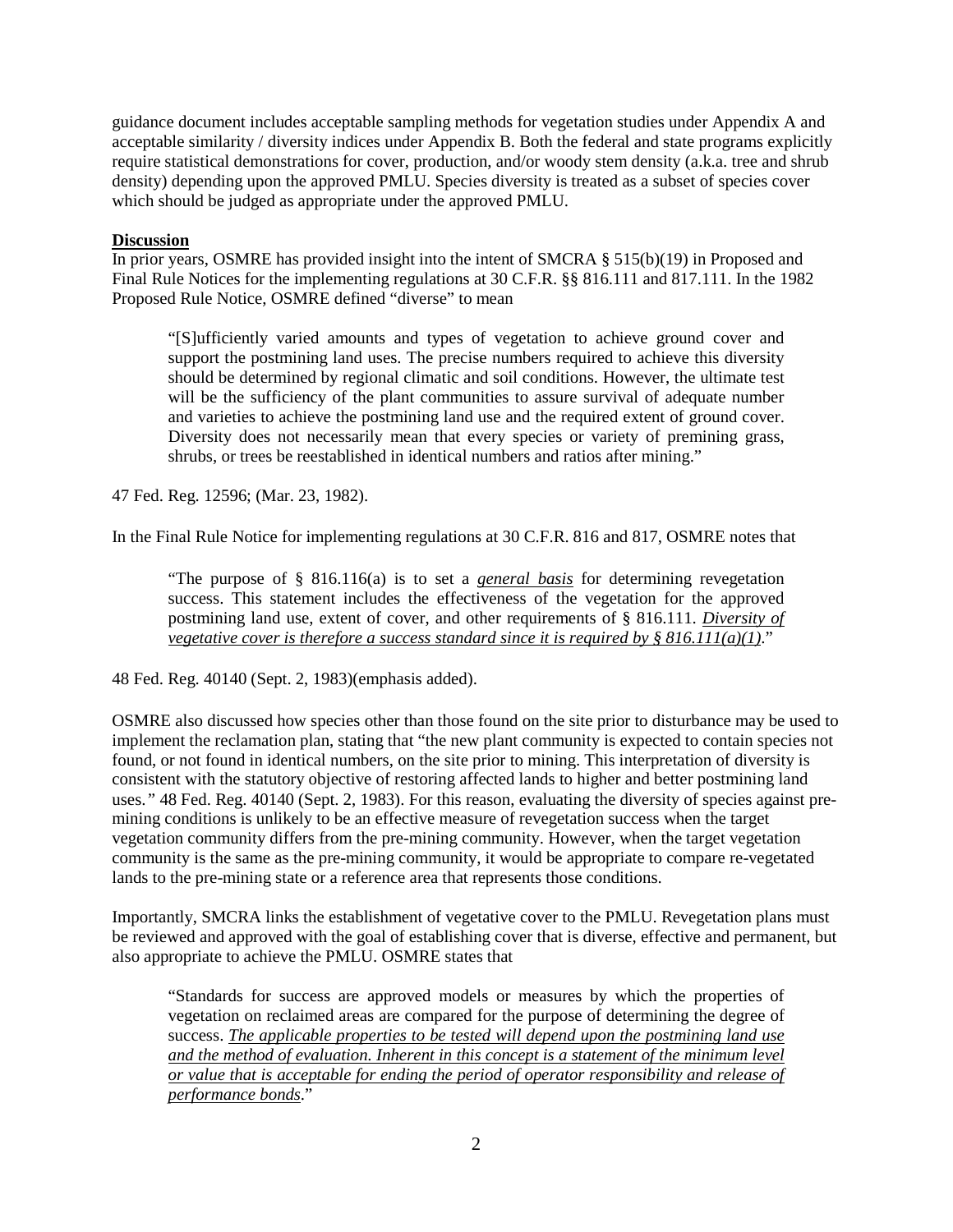48 Fed. Reg. 40140 (Sept. 2, 1983)(emphasis added).

Both the federal requirements and the Utah program requires the success of vegetation to be "judged" on the effectiveness of the vegetation for the approved PMLU, the extent of cover compared to the reference area or other approved success standard, and the general requirements including that the cover be diverse, effective, and permanent among other things (e.g. stabilize the soil, capable of plant succession, etc.). Judging something is notably different from measuring it. Judging implies a qualitative evaluation rather than a mandatory quantitative demonstration. OSMRE retained its use of the term "judged" because "some requirements such as same seasonal characteristics of growth and capability of self-revegetation *may not require a numerical evaluation* ." (48 Fed. Reg. 40140 (Sept. 2, 1983)(emphasis added).

OSMRE rejected a comment suggesting that species diversity be a parameter which required statistical analysis under 30 C.F.R. § 816.116(a)(2), stating that the "evaluation of species diversity, regenerative capacity, and seasonal characteristics of growth required under § 816.116(a) by the reference to § 816.111 *may not involve sampling and statistical testing. The regulatory authority will select appropriate methods to evaluate these parameters.*" 48 Fed. Reg. 40140 (Sept. 2, 1983)(emphasis added).

In discussing how state regulatory authorities will set appropriate sampling techniques, OSMRE stated that

"Sampling techniques acceptable to the regulatory authority must be included in all regulatory programs. They may appear as a rule or may be in a guideline form that is incorporated into the regulatory program. These sampling techniques are subject to review and public comment. The literature cited in this preamble may be used by States as technical references on vegetation sampling*.*"

48 Fed. Reg. 40140 (Sept. 2, 1983)(emphasis added).

OSMRE initially approved (with exceptions) Utah's Vegetation Information Guidelines in 1991. *See* 56 Fed. Reg. 41795 (Aug. 23, 1991). In 1992, OSMRE approved Utah's subsequent required revisions to its Vegetation Information Guidelines. *See* 57 Fed. Reg. 41692 (Sept. 11, 1992). In 2006, OSMRE revised and clarified its requirements for state regulatory authorities to incorporate sampling techniques into its approved State program, and instead required that sampling standards and techniques be "described in writing and made available to the public." 71 Fed. Reg. 51684 (Aug. 30, 2006). DOGM revised its Vegetation Information Guidelines in 2009, but has not made the revised document available to the public. While that issue is outside the scope of this informal discussion, there is some confusion regarding which version of the Vegetation Information Guidelines is current and being employed by DOGM.

Prior to approving a vegetation reference area for a specific permit, DOGM's 1992 and 2009 Vegetation Information Guidelines require "cover by species" sampling to take place. This is a measure of diversity per DOGM's definitions included therein. The permit applicant must also demonstrate similarity between the species found in the proposed disturbance area and the reference area. Using a similarity index in Appendix B, species composition between the sites should be 70% similar. Vegetation Information Guidelines at page 5. The similarity must be demonstrated by table and incorporated into the permit. *Id*. By employing a similarity index, DOGM requires the permittee to demonstrate that the reference area and the proposed disturbance area are comparable and that the reference area approximates the land capability and vegetative community which should be restored upon reclamation.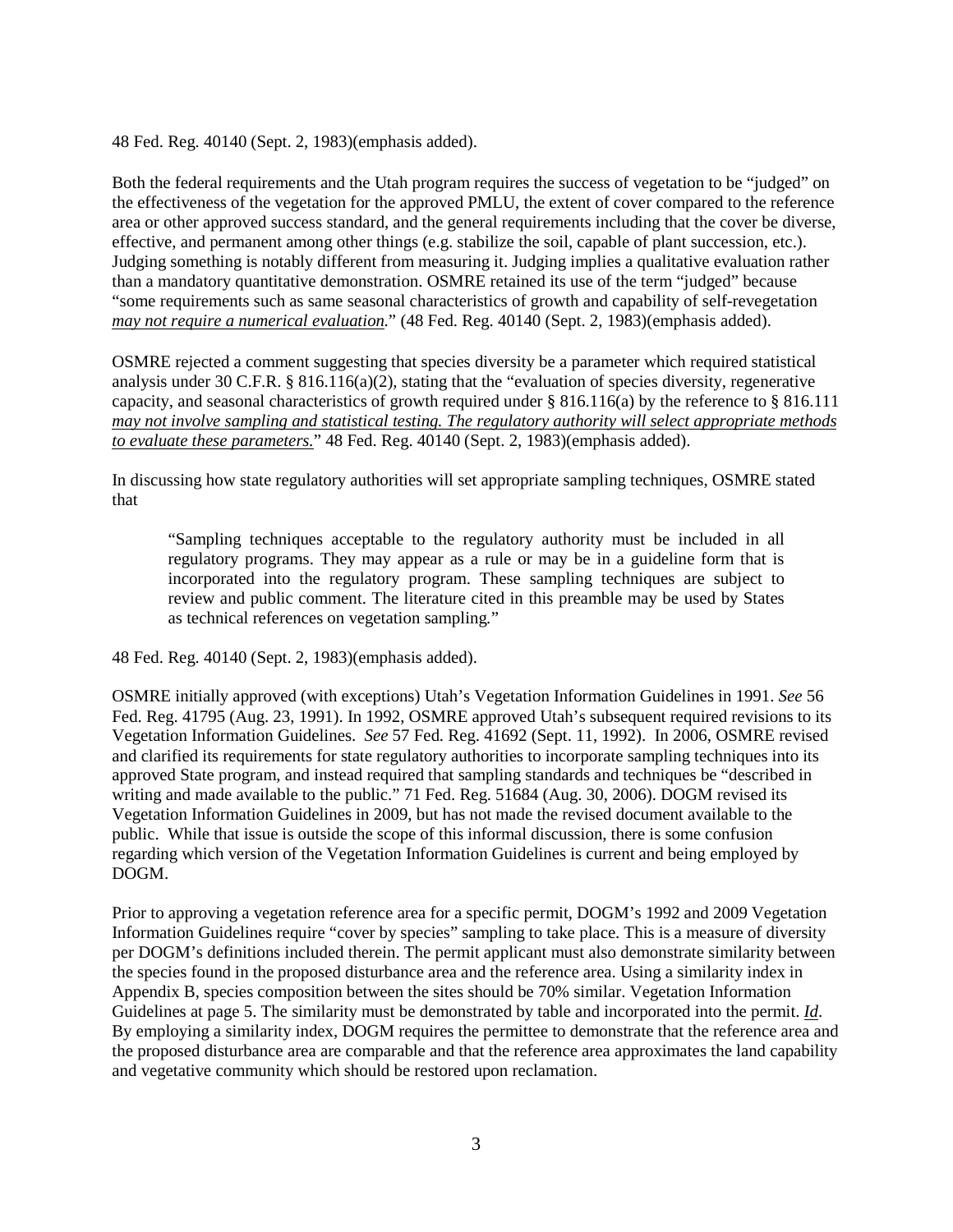The 1992 Vegetation Information Guidelines include cover by species data collection requirements for range sites and baseline data methods. In both versions of the Vegetation Information Guidelines, cover by species data is collected to characterize species diversity, which is then used to establish a revegetation success standard. In addition to the cover by species requirements found in the 1992 version, the 2009 Vegetation Information Guidelines also requires "Ecological Sites" (called "Range Sites" in the 1992 version) and Baseline Data areas to be characterized using a diversity index. The diversity index value is then used to establish a revegetation success standard.

Appendix B of DOGM's 1992 and 2009 Vegetation Information Guidelines includes three similarity indices. These may be used for two things. First, to demonstrate that a proposed reference area is comparable to area(s) proposed for disturbance prior to approval of the reference area for use in evaluating revegetation success. Second, similarity indices can be used to demonstrate that reestablished vegetation approximates established baseline, range, or reference conditions that are established as revegetation success criteria under the approved permit.

The use of similarity indices allows DOGM to compare the number of species (diversity) between two areas to determine if the communities are alike. Where a reference area represents the approved PMLU, characterizing the similarity between the communities in the reference area and the revegetated lands is an acceptable way to judge the diversity of the reestablished vegetative cover. The reference area represents the target diversity levels, and achieving similar levels of diversity represents successful reclamation.

The 2009 revisions to DOGM's guidance include the addition of the Shannon's Diversity Index under Appendix B. Shannon's Diversity Index does not inherently compare diversity between two separate areas. Instead, it provides a characterization of the number of species and the relative evenness of species' populations within one area. Index values from separate areas may then be compared. Because the Ecological Site and Baseline Data sections in the 2009 version require characterization of diversity using Shannon's Diversity Index or MacArthur's Diversity Index*[3](#page-7-0)* , the cover by species and diversity as characterized by the specified indices would be used as a success standard for final bond release. Revegetated lands would be characterized using the same diversity index and having achieved the target diversity level (or higher) would represent successful reclamation.

## **Conclusions**

Diversity of vegetation is a statutorily-required success standard which must be judged prior to approving release from revegetation liability and bond. The level of diversity necessary to deem revegetation efforts successful should be based upon local soil and climatic characteristics as well as the approved PMLU.

DOGM's 1992 Vegetation Information Guidelines indicates that "cover by species" is used to establish vegetation diversity and that collected data is used to set success standards. The 2009 version includes additional characterization of diversity and use of a diversity index value as a success standard. The Vegetation Information Guidelines represents DOGM's official interpretation of requirements for demonstrating revegetation success. In all instances (reference areas, range/ecological sites, or baseline data methods under the 1992 and 2009 versions), the permittee is required to characterize the diversity of undisturbed vegetation and submit the information to DOGM to be employed as a success standard.

Characterizing the diversity of re-established vegetation without any target based upon appropriate reference or baseline conditions would be contrary to DOGM's internal guidance as well as the programmatic requirement to establish diverse vegetative cover. If the requirement were only to

<span id="page-7-0"></span>l <sup>3</sup> Note: MacArthur's Diversity Index is not incorporated into Appendix B, but is referenced on page 9.